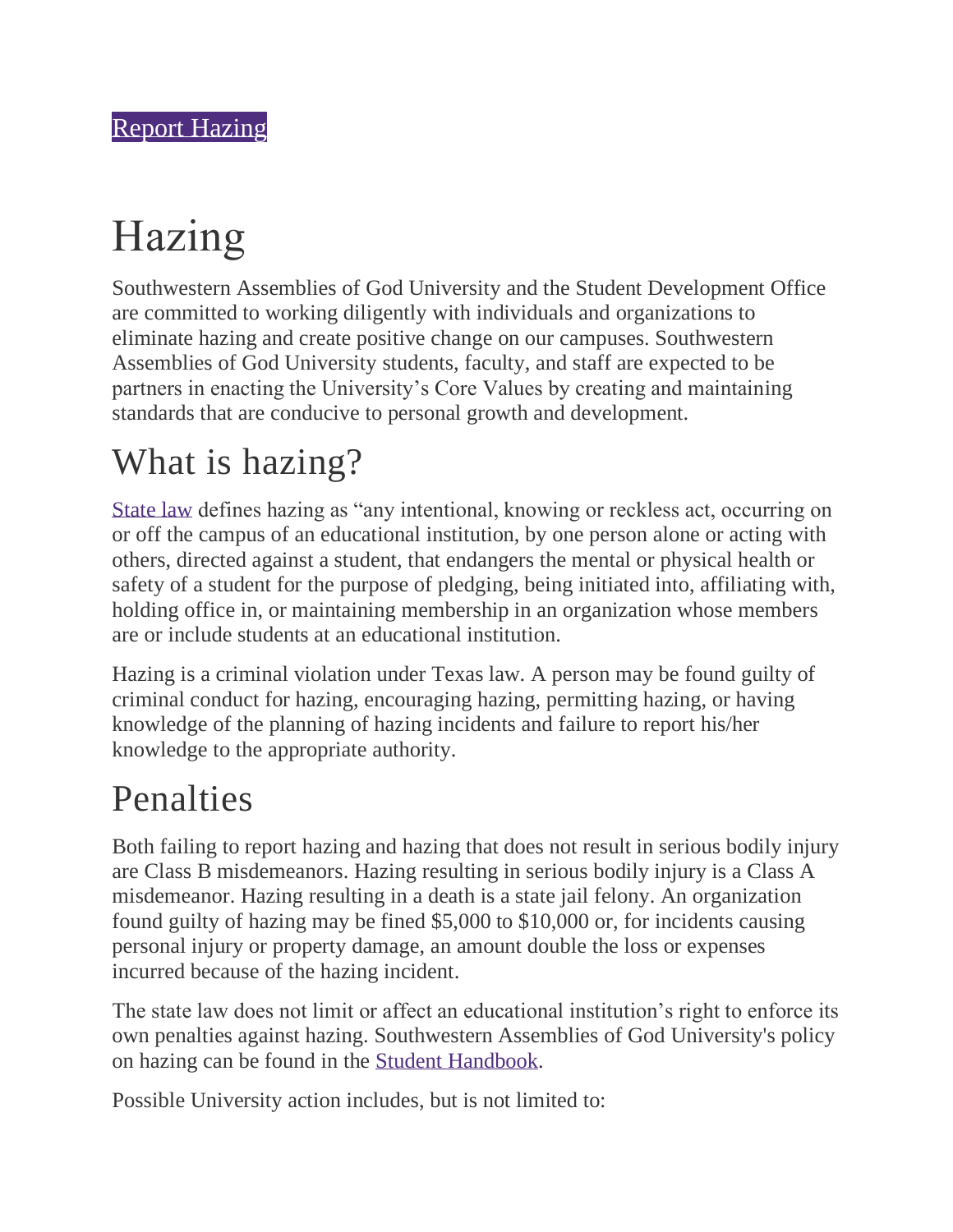- **•** Disciplinary Probation, and prohibit privileges
- Bar against readmission or drop from current enrollment and bar against readmission
- Required participation in specific educational programs \*
- **•** Restitution
- Suspension
- **Expulsion**

To report suspected incidents of hazing, please submit Southwestern Assemblies of God University's confidential [online form.](https://www.cognitoforms.com/SAGU1/HazingIncidentReportingForm) Reports of hazing can also be made to:

- the Vice President for Student Development;
- the Dean of Students:
- or the University Security Department

#### [Report Hazing](https://www.cognitoforms.com/SAGU1/HazingIncidentReportingForm)

#### Disciplined Organizations

In accordance with requirements of the Texas Education Code, Section 51.936(c), "Each postsecondary educational institution shall distribute to each student during the first three weeks of each semester a list of organizations that have been disciplined for hazing or convicted for hazing on or off the campus of the institution during the preceding three years." No organizations have been disciplined for hazing and/or convicted for hazing during the preceding three years at SAGU.

#### Examples of Hazing

Examples of hazing behavior include but are not limited to:

- Misuse of authority by virtue of one's class rank or leadership position.
- Striking another student by hand or with any instrument.
- Any form of physical bondage of a student.
- Taking of a student to an outlying area and dropping him/her off.